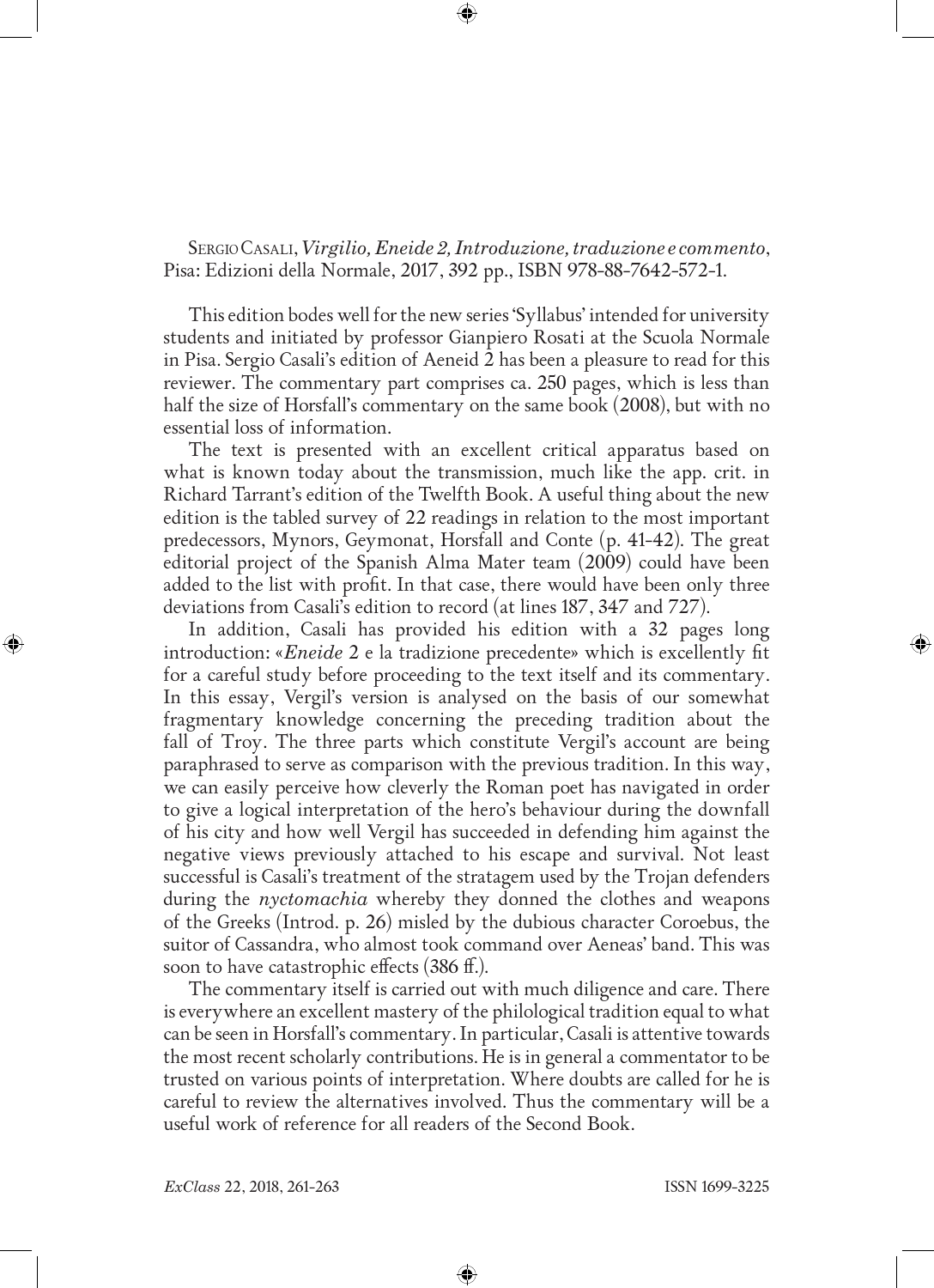This can for example be seen from Casali's discussion of a notorious line like 255 *tacitae per amica silentia lunae*. Casali begins by saying that *silentia* points to the night as topically silent and that *amica* may be taken as enallage to *lunae* (because the moon is showing the way). He adopts Henry's and Horsfall's interpretation: "nobody sees them (the Greeks) except the moon which does not reveal what it sees." This is followed by a discussion of the tradition about the moonlight in the course of the nocturnal combats and fighting. A lengthy note on the meaning of *luna silens* in agricultural contexts shows itself to be of little relevance. The comment on line 255 (and many others) could in my view have been organized in a way better suited to the needs of readers of different competence. To begin with, the preferred interpretation should be highlighted, less relevant discussions and learned supplements could be dealt with by means of another typography to signal matters *in usum doctorum*.

There is no more dominant critical issue in the whole Aeneid than that caused by the so-called Helen episode (567-588). The passage is dealt with scrupulously already in the Introduction  $(p. 30 f.)$ . Casali considers it rightly as "(quasi) sicuramente non virgiliano". Nevertheless, he includes the lines in the text as the great majority of editors has done before him. I for one sympathize with Horsfall's decision to exclude this passage from the running text and to deal with it as an appendix. I think that the whole discussion of the episode will benefit from this by raising the question whether anything will be missed from the resulting continuous text and if so, how a lacuna should be defined. Is there, then, a seamless transition from 566 to 589? In other words, is the following acceptable Latin? *Deseruere omnes defessi, et corpora saltu/ ad terram misere aut ignibus dedere,* (566)*/ cum mihi se, non ante oculis tam clara, videndam* (589)*/ obtulit et pura per noctem in luce refulsit/ alma parens, confessa deam qualisque videri/caelicolis et quanta solet, dextraque prehensum/ continuit roseoque haec insuper addidit ore.* Casali argues that "il *cum inversum* in 589 non sembra potersi connettere a quanto precede". I once held the same opinion having examined all instances of *cum inversum* in Vergil. But I have eventually changed my opinion for two reasons. First of all, the perfects of the main clause preceding the *cum inversum* are of the *perfectum praesens* type (also called logical or resultative perfect) describing a situation which has started previously and is persisting in the present time, the latter fact being essential in the context: e.g. *abii* "I went away <and was no longer there>"; at 2.324 *venit summa dies*: "the last day has come <and is there now as our present reality>." At  $565-566$ the comrades-in-arms have left Aeneas, have flung themselves to the ground and into the fire <leaving Aeneas behind alone>. In this light, a continuation like *Iamque adeo super unus eram* (567) is in fact superfluous as the main clause for the following *cum inversum*. We should also bear in mind that a *cum inversum* can be used in more cases than after imperfects (respectively